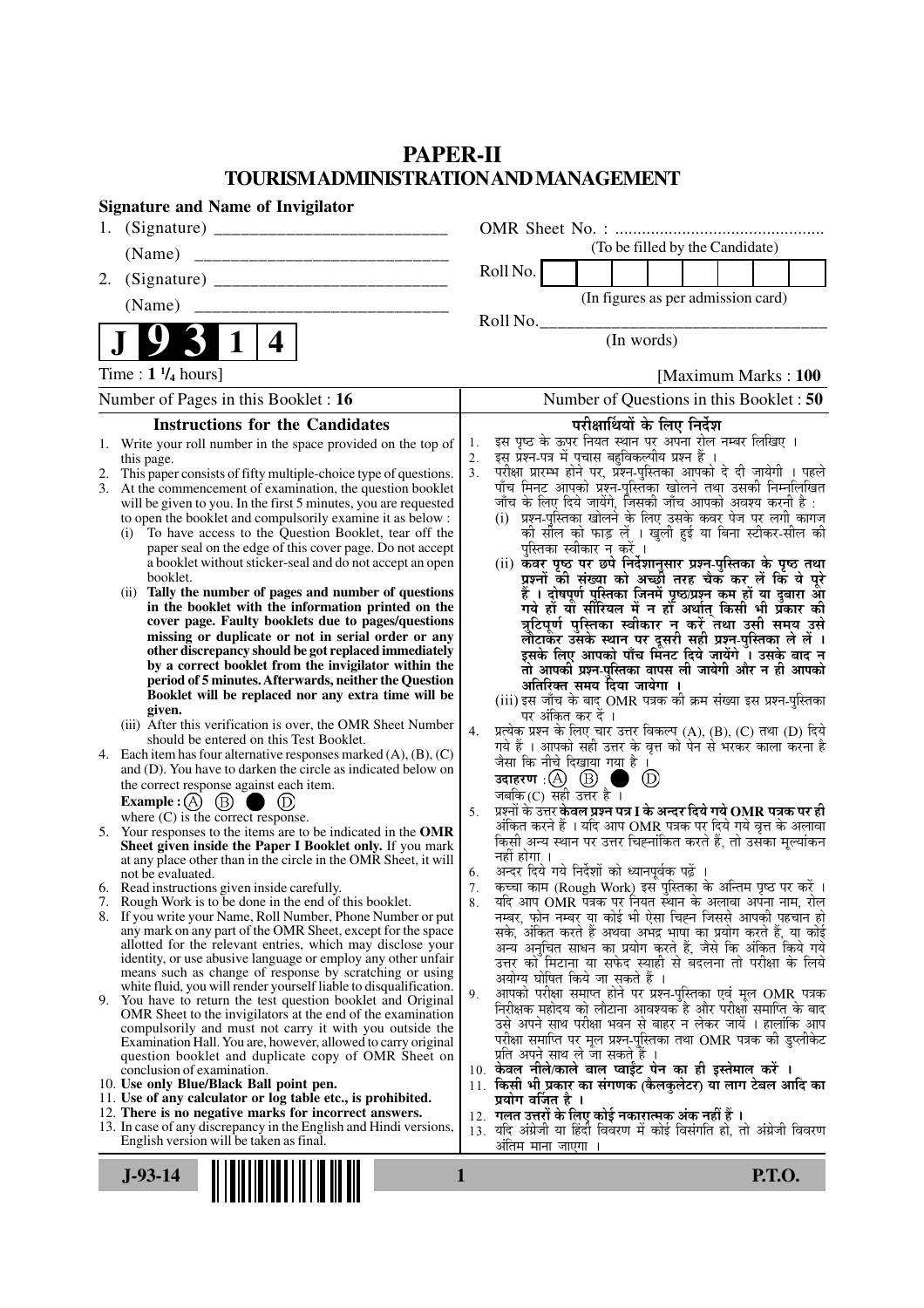#### **TOURISM ADMINISTRATION AND MANAGEMENT PAPER – II**

- **NOTE :** This paper contains **fifty (50)** objective type questions of **two (2)** marks each. **All** questions are compulsory.
- **1. Assertion (A) :** To curtail the crime against women, Goa's Tourism Department has prohibited drinking alcohol on its beaches.
	- **Reason (R) :** Drinking alcohol is not the only catalyst.

#### **Codes :**

- $(A)$  Both  $(A)$  and  $(R)$  are true and  $(R)$ is the correct explanation of (A).
- (B) Both (A) and (R) are true but (R) is not the correct explanation of (A).
- $(C)$  (A) is true, but  $(R)$  is false.
- (D) (A) is false, but  $(R)$  is true.
- **2.** Which one of the following statement is true ?
	- (A) Tourism is synonymous with travel.
	- (B) All types of tourism provide leisure activity.
	- (C) Tourism includes travel to work.
	- (D) Tourism involves discretionary use of time and money.
- **3.** A type of tourist who seeks novelty at all costs even at discomforts and danger and prefers to be a part of community to study the behaviour and culture of the local people :
	- (A) Allocentric (B) Midcentric
	- (C) Psychocentric (D) Drifter
- **4.** What is the name of Mantaign's travel book ?
	- (A) The voyage the great
	- (B) Journal de voyage
	- (C) Voyage de world
	- (D) Travel de world

**5.** The employment which is created as a result of expenditure by local residents from the money earned from tourism known as

- (A) Direct employment
- (B) Indirect employment
- (C) Induced employment
- (D) Generated employment
- **6.** Arrange the following monuments in the chronological order :
	- i. Qutub Minor
	- ii. Fort of Tughlaqabad
	- iii. Jama Masjid of Delhi
	- iv. Buland Darwaza

#### **Codes :**

| $(A)$ iv i ii iii  |  |  |
|--------------------|--|--|
| $(B)$ i ii iv iii  |  |  |
| $(C)$ iii ii i iv  |  |  |
| $(D)$ ii ii iii iv |  |  |

- **7.** Which one of the following statements is correct ?
	- (A) Taj Mahal was built after acquiring the havelis of Raja Man singh and his brother Madho singh.
	- (B) Taj Mahal was built in memory of Nurjahan begum.
	- (C) Architect of Tajmahal was Nawab Asif Khan.
	- (D) The design of Tajmahal was prepared by emperor Shah Jahan.

**Paper-II** J-93-14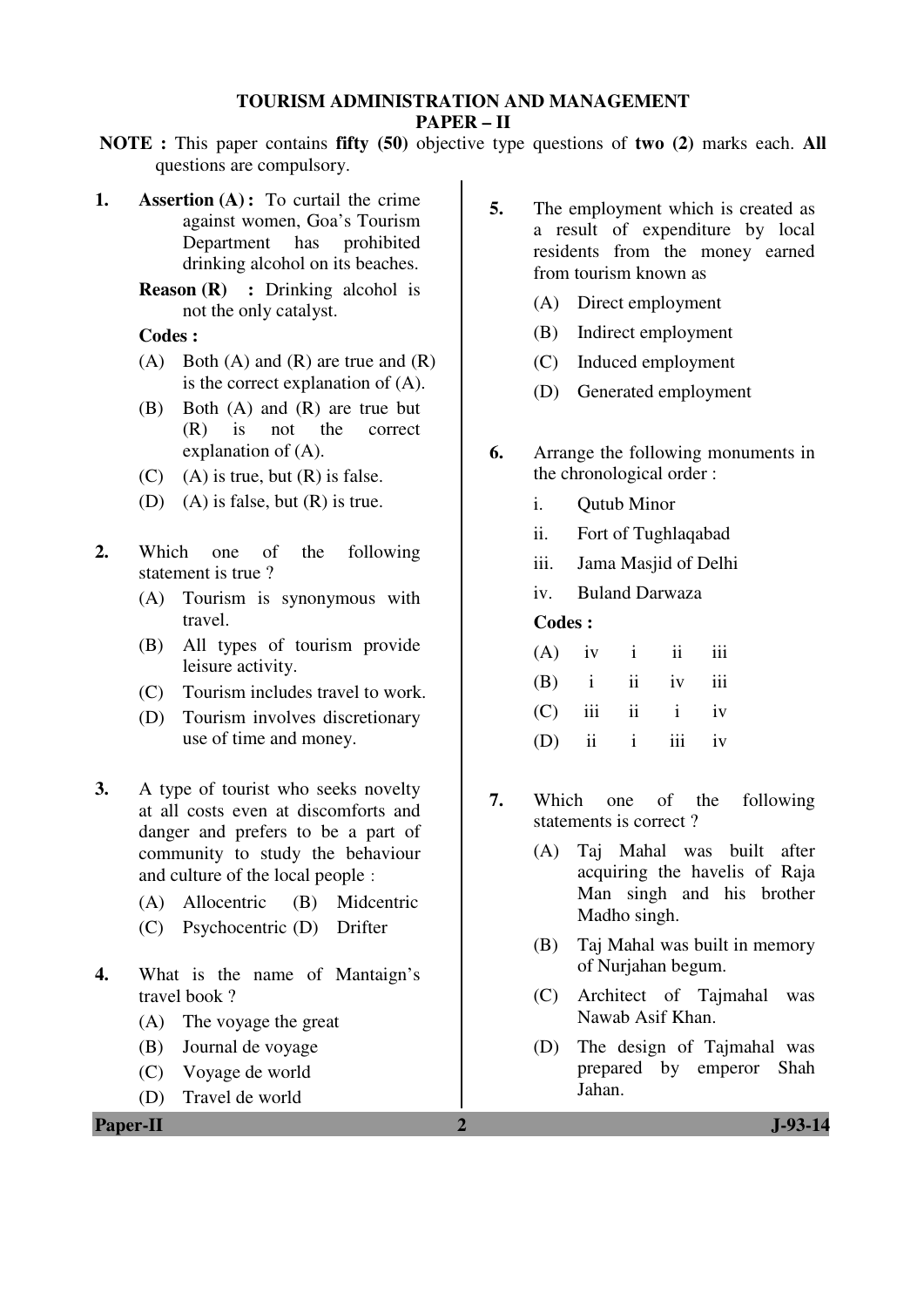# पर्यटन प्रशासन एवं प्रबन्धन

## ¯ÖÏ¿®Ö¯Ö¡Ö **– II**

**नोट: इस प्रश्नपत्र में पचास (50)** बहु-विकल्पीय प्रश्न हैं । प्रत्येक प्रश्न के **दो (2)** अंक हैं । सभी प्रश्न अनिवार्य हैं ।

- **1. अभिकथन (A) :** महिलाओं के विरुद्ध अपराध को कम करने के लिए गोवा के पर्यटन विभाग ने गोवा-बीचों (Beaches) पर मंदिरा सेवन पर प्रतिबंध लगा दिया है ।
	- **तर्क (R) :** मदिरा सेवन एक मात्र उत्प्रेरक नहीं है ।

कोड $\cdot$ 

- (A) (A) और (R) दोनों सही हैं और (R),  $(A)$  की सही व्याख्या है।
- $(B)$   $(A)$  और  $(R)$  दोनों सही हैं परन्त  $(R)$ ,  $(A)$  की सही व्याख्या नहीं है ।
- (C)  $(A)$  सही है परन्तु (R) गलत है।
- $(D)$   $(A)$  गलत है परन्तु $(R)$  सही है।

2. Fiम्नलिखित कथनों में से कौन सा कथन सही है ?

- $(A)$  पर्यटन भ्रमण का पर्यायवाची है।
- (B) प्रत्येक प्रकार का पर्यटन अवकाशीय गतिविधि है ।
- $(C)$  पर्यटन में कार्य के लिए भ्रमण भी सम्मिलित है ।
- (D) पर्यटन में समय और धन का विवेकपर्ण उपयोग होता है ।
- **3.** पर्यटक का एक प्रकार जो प्रत्येक कीमत पर और न यहाँ तक कि असुविधा और भय के रहते भी वह स्थानीय लोगों के स्थानीय व्यवहार और संस्कृति को समझने-जानने के लिए उसका एक भाग होना चाहता है :
	- (A) एलोसैंटिक (B) मिडसेंटिक
	- (C) साइकोसेंट्रिक (D) डिफ्टर
- 4. मोंटेन का यात्रा पुस्तक का नाम क्या है ?
	- $(A)$  दि वोएज दि ग्रेट
	- (B) जर्नल डी वोएज
	- (C) वोएज डी वर्ल्ड
	- (D) ट्रैवल डी वर्ल्ड
- 5. रोजगार जो स्थानीय वासियों द्वारा पर्यटन से अर्जित धन को खर्च करने से पैदा होता है, वह किस नाम से जाना जाता है  $\overline{v}$ 
	- $(A)$  प्रत्यक्ष रोजगार
	- (B) अप्रत्यक्ष रोजगार
	- $(C)$  अभिप्रेरित रोजगार
	- (D) उत्पादित रोजगार
- **6.** निम्नलिखित स्मारकों को कालक्रमानुसार व्यवस्थित कीजिए :
	- i. कुतुब मीनार
	- ii. तुगलगाबाद का किला
	- iii. जामा मस्जिद, दिल्ली
	- iv. बुलन्द दरवाजा

## कूट:

|  |  | $(A)$ iv i ii iii  |  |
|--|--|--------------------|--|
|  |  | $(B)$ i ii iv iii  |  |
|  |  | $(C)$ iii ii i iv  |  |
|  |  | $(D)$ ii ii iii iv |  |

- $7.$   $\,$  निम्नलिखित में से कौन सा कथन सही है ?
	- $(A)$  ताजमहल को राजा मानसिंह और उसके भाई माधो सिंह की हवेलियों क<mark>े</mark> अभिग्रहण के पश्चात् बनाया गया ।
	- (B) ताजमहल को नूरजहां की स्मृति में <u>निर्मित किया गया ।</u>
	- (C) ताजमहल के वास्तुविद् नवाब आसिफ खां थे ।
	- $(D)$  ताजमहल का डिजाइन शहंशाह शाहजहां ने तैयार किया था ।

 **J-93-14 3 Paper-II**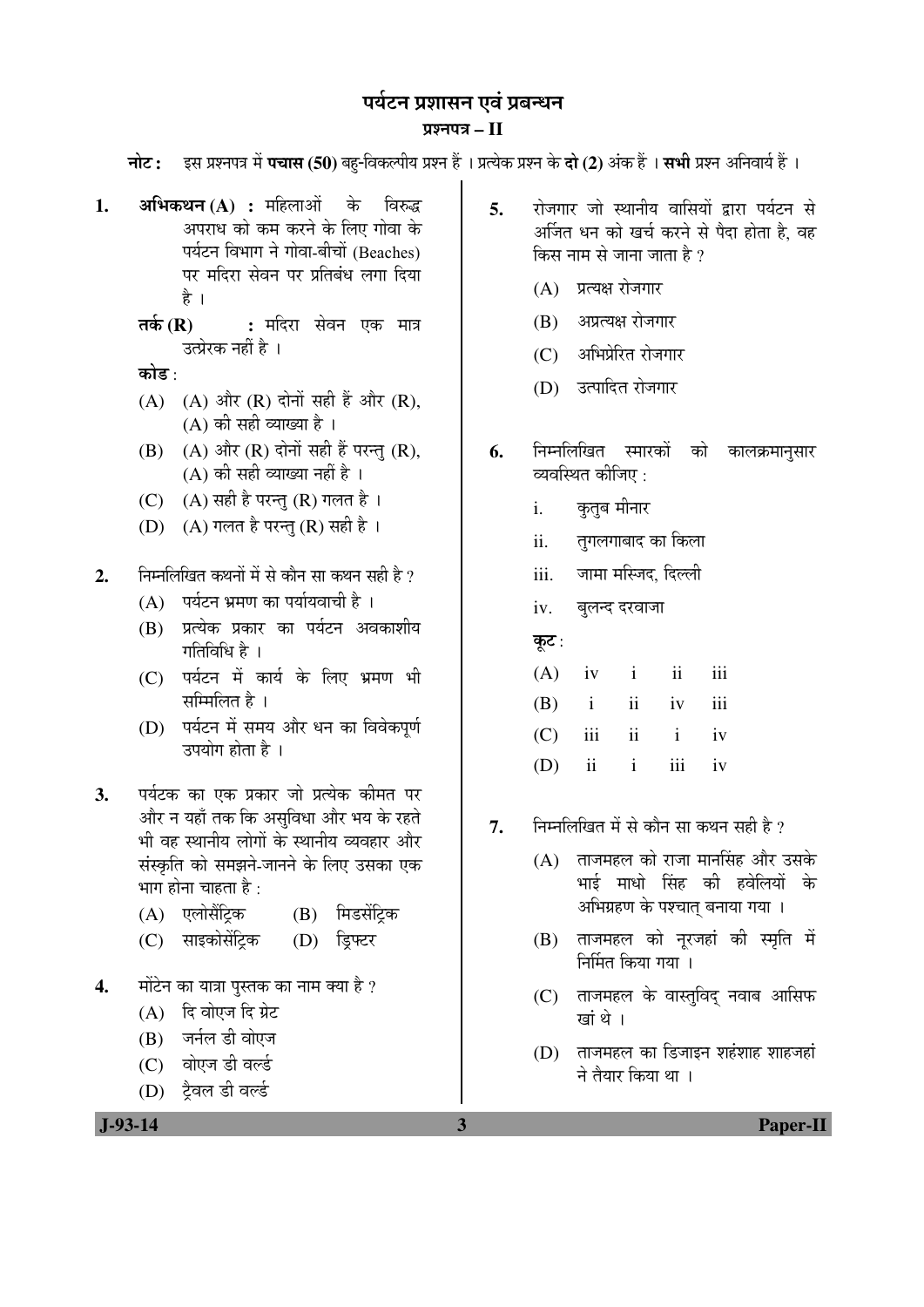- **8.** The mural paintings at Ajanta depict which religious philosophy ?
	- (A) Buddhism
	- (B) Jainism
	- (C) Hinduism
	- (D) Buddhism, Jainism and Hinduism
- **9.** This consists of two lists of philosophers and philosophies. The candidates has to match an item in one list with an item in the other.

|    | List-I<br>(Philosopher)         | $List-II$<br>(Philosophies) |
|----|---------------------------------|-----------------------------|
| i. | Adi Shankara                    | 1. Visishtadvaita           |
|    | ii. Ramanujacharya 2. Dwaita    |                             |
|    | iii. Madhwacharya 3. Adwaita    |                             |
|    | iv. Nagarjunacharya 4. Mahayana |                             |
|    |                                 | <b>Budhism</b>              |
|    | <b>Codes:</b>                   |                             |

|     | 1 | 11           | iii | 1V |
|-----|---|--------------|-----|----|
| (A) | 2 | I            | 3   |    |
| (B) | 3 | $\mathbf{2}$ | 1   |    |
| (C) | 4 | 3            | 2   |    |
| (D) |   | 2            | 3   |    |

- **10.** The Integral Coach Factory is located at
	- (A) Perambur (B) Lucknow
	- (C) Calcutta (D) Varanasi
- **11. Assertion (A) :** World's longest river is Nile.
	- **Reason (R) :** Greatest flow of water of all rivers.

#### **Codes :**

- $(A)$  Both  $(A)$  and  $(R)$  are true.
- (B) Both (A) and (R) are true but (R) is not the correct explanation.
- $(C)$  (A) is true, but  $(R)$  is false.
- (D) (A) is false, but (R) is true.

**12. Assertion (A) :** EPABX-Electronic Private Automatic Branch Exchange acts as virtual telephone operators and responds to all the needs of guests.

> **Reason (R) :** EPABX is based on satellite connections.

#### **Codes :**

- (A) Both (A) and (R) are true and (R) is the correct explanation.
- (B) Both (A) and (R) are true but (R) is not the correct explanation.
- $(C)$  (A) is true, but  $(R)$  is false.
- (D) (A) is false, but  $(R)$  is true.
- **13.** Revenue Per Available Room (Rev PAR) is used to evaluate the yield. It is calculated by using the formula.
	- $(A)$  Rev PAR =

Actual room revenue Number of rooms available

 $(B)$  Rev PAR =

Actual occupancy percentage Average Room Rate

 $(C)$  Rev PAR =

Average Room Rate Number of rooms sold

(D) Rev PAR  $=$ 

Actual room revenue Potential room revenue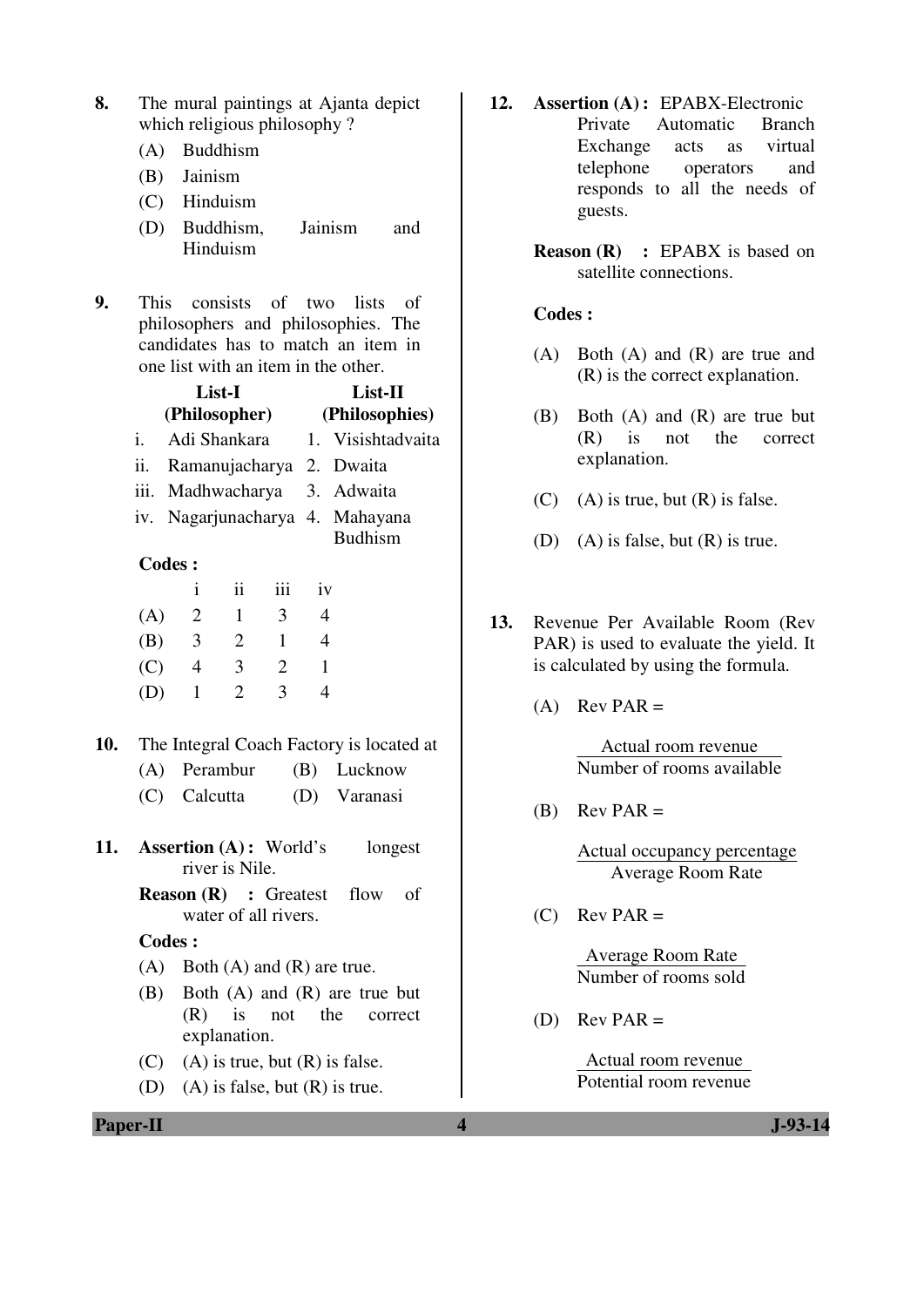| 8. |               | अजन्ता के भित्ति-चित्र किस धर्म-दर्शन को |  |  |
|----|---------------|------------------------------------------|--|--|
|    | दर्शाते हैं ? |                                          |  |  |

- $(A)$  बौद्ध धर्म
- (B) जैन धर्म
- (C) हिंदू धर्म
- (D) बौद्ध, जैन और हिंद धर्म

9. सूची-I को सूची-II से सुमेलित कीजिए :

|     |                                                   | सूची - I        |                                       | सूची – II      |                |                                          |  |
|-----|---------------------------------------------------|-----------------|---------------------------------------|----------------|----------------|------------------------------------------|--|
|     |                                                   | (दार्शनिक)      |                                       | (दर्शन)        |                |                                          |  |
|     |                                                   | i. आदि शंकर     |                                       | 1.             |                | विशिष्टाद्वैत                            |  |
|     |                                                   |                 | ii. रामानुजाचार्य                     |                | 2. द्वेत       |                                          |  |
|     |                                                   | iii. माधवाचार्य |                                       |                | 3. अद्वैत      |                                          |  |
|     |                                                   |                 | iv. नागार्जुनाचार्य                   |                |                | 4. महायान बौद्ध धर्म                     |  |
|     | कोड :                                             |                 |                                       |                |                |                                          |  |
|     |                                                   | $\mathbf{i}$    | $\ddot{\mathbf{i}}$                   | iii            | iv             |                                          |  |
|     | $(A)$ 2                                           |                 | $\overline{1}$                        | $\mathfrak{Z}$ | $\overline{4}$ |                                          |  |
|     | (B) 3                                             |                 | 2                                     | $\overline{1}$ | $\overline{4}$ |                                          |  |
|     | $(C)$ 4                                           |                 | $\overline{\mathbf{3}}$               | 2              | $\overline{1}$ |                                          |  |
|     | $(D)$ 1                                           |                 | $\overline{2}$                        | $\overline{3}$ | $\overline{4}$ |                                          |  |
| 10. |                                                   |                 | समग्र (इंटिग्रल) कोच फैक्टरी स्थित है |                |                |                                          |  |
|     |                                                   | (A) पेराम्बर    |                                       |                |                | (B) लखनऊ                                 |  |
|     |                                                   | (C) कलकत्ता     |                                       |                |                | (D) वाराणसी                              |  |
| 11. |                                                   | नाइल है ।       |                                       |                |                | अभिकथन (A) : संसार की सबसे लंबी नदी      |  |
|     | तर्क (R) : सभी नदियों से जल का<br>अधिकतम प्रवाह । |                 |                                       |                |                |                                          |  |
|     | कूट :                                             |                 |                                       |                |                |                                          |  |
|     |                                                   |                 | (A) (A) और (R) दोनों सही हैं ।        |                |                |                                          |  |
|     |                                                   |                 |                                       |                |                | (B) (A) और (R) दोनों सही हैं परन्तु (R), |  |
|     |                                                   |                 | (A) की सही व्याख्या नहीं है ।         |                |                |                                          |  |
|     |                                                   |                 | (C) (A) सही है परन्तु (R) गलत है ।    |                |                |                                          |  |

(D)  $(A)$  गलत है परन्तु (R) सही है ।

- 12. अभिकथन (A) : ई पी ए बी एक्स (EPABX) – इलैक्ट्रोनिक प्राइवेट आटोमेटिक ब्रांच एक्सचेंज वास्तव में टेलीफोन ओपरेटर के रूप में कार्य करता है और अतिथि की सभी आवश्यकताओं का उत्तर देता है।
	- **तर्क (R) :** ई पी ए बी एक्स सेटेलाइट सम्बन्धों पर आधारित है ।

#### कूट :

- (A) (A) और  $(R)$  दोनों सही हैं और  $(R)$ सही व्याख्या है ।
- $(B)$   $(A)$  और  $(R)$  दोनों सही हैं परन्तु  $(R)$  $\overline{R}$ सही व्याख्या नहीं है।
- $(C)$   $(A)$  सही है परन्तु  $(R)$  गलत है।
- $(D)$   $(A)$  गलत है परन्तु  $(R)$  सही है ।
- 13. आमद प्रति उपलब्ध कमरा (Rev PAR) को कुल आमदन के मुल्यांकन में प्रयुक्त किया जाता है । इस फार्मूले से इसकी गणना होती है
	- $(A)$  रैव पार (Rev PAR) =

वास्तविक कमरे से आमद <u>उपलब्ध कमरों की संख्या</u>

 $(B)$  रैव पार =

वास्तविक अधिभोग की प्रतिशलता <u>कमरे की औसत दर</u>

(C) रैव पार =

कमरे की औसत दर <u>किराये पर चढाये गए कमरों की संख्या</u>

(D) रैव पार =

कमरे की वास्तविक आमद <u>कमरे से सम्भावित आमद</u>

 **J-93-14 5 Paper-II**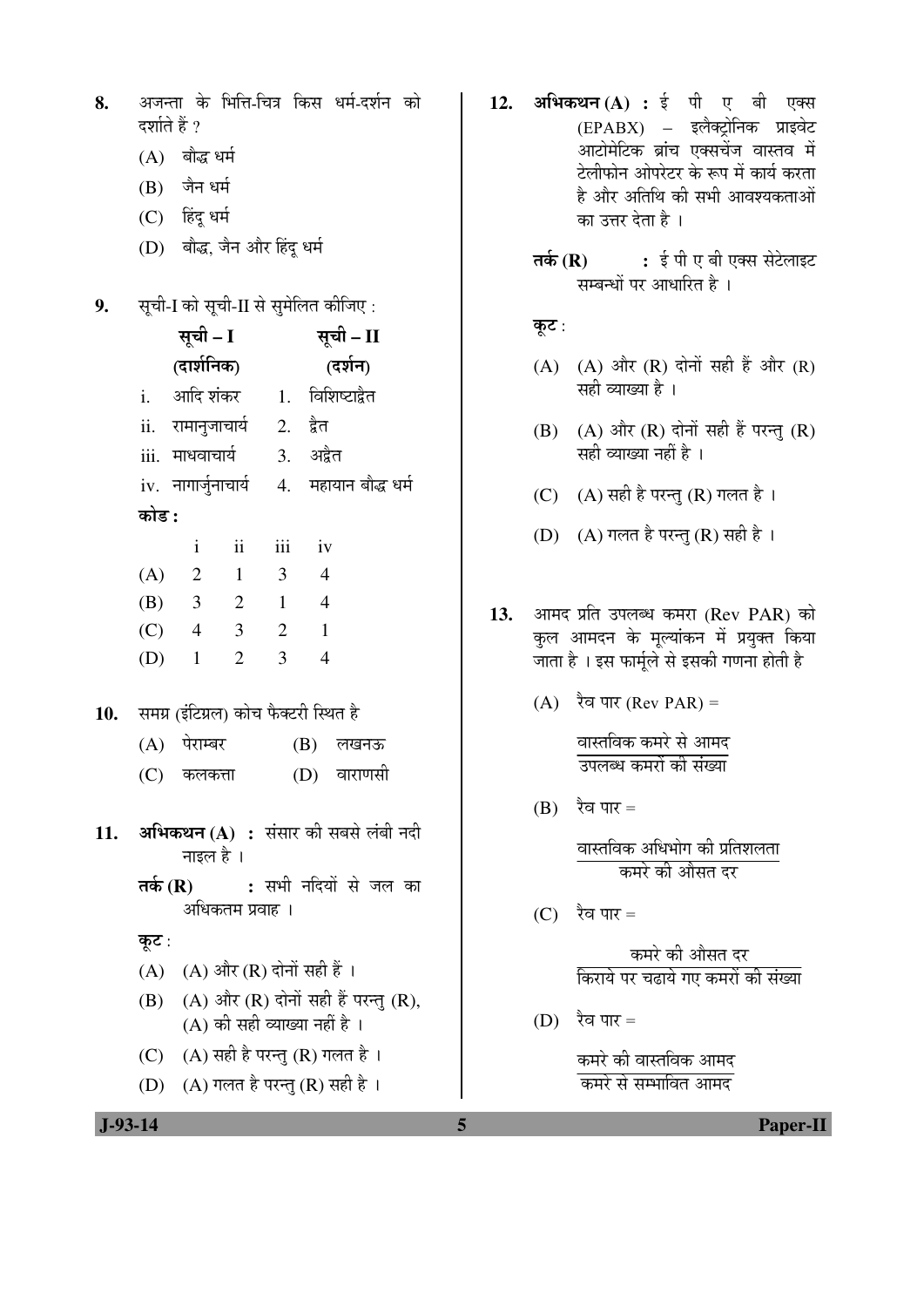**14.** This consists of two lists of airlines and their own hotel chains. The candidates has to match the airline with their hotel chain.

|               | List-I                     | (Air lines)       | List-II<br>(Hotel Chains) |                    |  |  |
|---------------|----------------------------|-------------------|---------------------------|--------------------|--|--|
| i.            |                            | Aer Lingus 1.     |                           | Centaur<br>Hotels  |  |  |
| ii.           | Japan<br>Airlines          |                   | 2.                        | Meridien<br>Hotels |  |  |
|               | iii. Air India             |                   |                           | 3. Nikko Hotels    |  |  |
|               |                            | iv. Air France 4. |                           | Dunfey Hotels      |  |  |
| <b>Codes:</b> |                            |                   |                           |                    |  |  |
|               | $\mathbf{i}$               | $\ddot{\rm n}$    | iii                       | iv                 |  |  |
| (A)           | $\mathbf{1}$               | 2                 | 4                         | 3                  |  |  |
| (B)           | $\overline{\phantom{0}}^2$ | 4                 | 3                         | $\mathbf{1}$       |  |  |
| (C)           | 4                          | 3                 | $\mathbf{1}$              | $\overline{2}$     |  |  |
|               | $\overline{2}$             | 1                 | 4                         | 3                  |  |  |
|               |                            |                   |                           |                    |  |  |

- **15.** The document initiated by the Bell captain on a guest arrival is called
	- (A) Errand Card
	- (B) Lobby Control Sheet
	- (C) Scanty Baggage Register
	- (D) Miscellaneous charge Vouchers
- **16.** 'Skipper' as per hotel terminology is
	- (A) A guest with hand luggage only
	- (B) A registered guest who has not used the room
	- (C) A guest who has checked out before his scheduled departure data
	- (D) A guest who has departed without settling his bill

**17.** The erstwhile Great Eastern Hotel (GEH) at Kolkata, Asia's first luxury hotel was commissioned in the year

| $(A)$ 1830 | $(B)$ 1840 |
|------------|------------|
| $(C)$ 1850 | $(D)$ 1860 |

- **18.** Howrah Amritsar express, having maximum number of stops among the express/mail trains, stop at
	- (A) 70 (B) 110 (C) 115 (D) 120
- **19.** The erstwhile Tata Airlines began flights between Karachi and Baghdad in the year
	- (A) 1932 (B) 1942 (C) 1948 (D) 1950
- **20.** Ashwini Kakkar is associated with
	- (A) Thomas Cook
	- (B) SOTC
	- (C) Travel Corporation of India
	- (D) Mercury Travel
- **21. Assertion (A) :** Tour operators in India are not as much meticulous for designing inbound packages as it is for outbound packages.
	- **Reason (R) :** Travel formalities for inbound tourist are complex, tedious and time consuming.

#### **Codes :**

- (A) Both (A) and (R) are correct but (R) is not the correct explanation of (A).
- (B) Both (A) and (R) are true and (R) is the correct explanation.
- $(C)$  (A) is true, but  $(R)$  is false.
- (D) (A) is false, but (R) is true.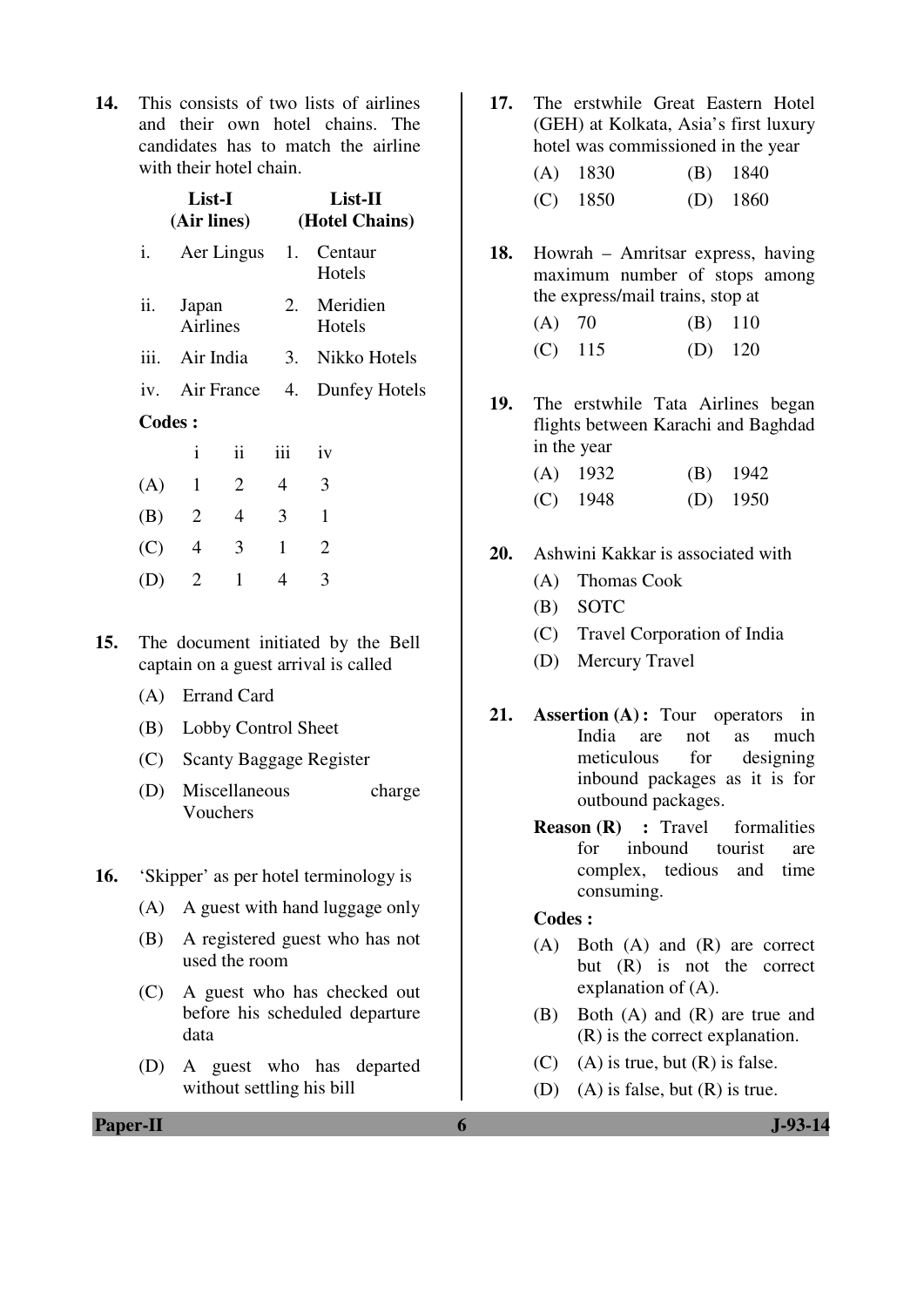14. सूची-I को सूची-II से सुमेलित कीजिए:

|     |       | सूची – I                       |                         | सूची – II      |                                            |  |
|-----|-------|--------------------------------|-------------------------|----------------|--------------------------------------------|--|
|     |       | (एअरलाइनस)                     |                         |                | (होटल शृंखला)                              |  |
|     |       |                                |                         |                | i. एअर <i>लिंगस</i> 1. सेंटौर होटल्स       |  |
|     |       |                                | (Aer Lingus)            |                | (Centaur<br>Hotels)                        |  |
|     |       | ii. जापान<br>एअरलाइनस          |                         |                | 2. मेरीडियन होटल्स                         |  |
|     |       |                                |                         |                | iii. एअर इंडिया     3.   निक्को होटल्स     |  |
|     |       |                                |                         |                | iv. एअर फ्रांस 4. डनफे होटल्स              |  |
|     | कूट : |                                |                         |                |                                            |  |
|     |       | $\mathbf{i}$                   | $\overline{\mathbf{i}}$ |                | iii iv                                     |  |
|     |       | $(A)$ 1 2 4 3                  |                         |                |                                            |  |
|     |       | $(B)$ 2 4 3 1                  |                         |                |                                            |  |
|     |       | $(C)$ 4 3                      |                         | $\overline{1}$ | $\overline{2}$                             |  |
|     |       | (D) 2                          | $\mathbf{1}$            | $\overline{4}$ | 3                                          |  |
| 15. |       | किया गया दस्तावेज कहलाता है    |                         |                | बेल कप्तान द्वारा अतिथि के आने पर प्रारम्भ |  |
|     |       | (A) लक्ष्य कार्ड (Errand Card) |                         |                |                                            |  |
|     |       | (B) लाबी कंट्रोल शीट           |                         |                |                                            |  |
|     |       | (C) अल्प सामान रजिस्टर         |                         |                |                                            |  |
|     |       | (D) फुटकर चार्ज वाउचर          |                         |                |                                            |  |
| 16. |       |                                |                         |                | स्किपर होटल शब्दावली के अनुसार है          |  |
|     | (A)   |                                | वाली सामान ही है ।      |                | एक अतिथि जिसके पास उसके हाथ                |  |
|     |       |                                | उपयोग नहीं किया ।       |                | (B) एक पंजीकृत अतिथि जिसने कमरे का         |  |
|     |       |                                | पूर्व ही होटल छोड दिया  |                | (C) एक अतिथि जिसने अनुसूचित तिथि से        |  |

 $(D)$  एक अतिथि जो अपने बिल का निपटान <u>किये बिना ही विदा हो गया</u>

- 17. पूर्व ग्रेट ईस्टन होटल (जी ई एच), कोलकाता, जो एशिया का सबसे पहला लगज़री होटल था, वह कब शुरू हुआ था ? (A) 1830 (B) 1840 (C) 1850 (D) 1860 18. हावडा-अमृतसर एक्सप्रेस गाडी के अधिकतम ठहराव (स्टॉप) हैं (A) 70 (B) 110 (C) 115 (D) 120 19. पूर्व टाटा एअर लाइन्स ने किस वर्ष कराची से बगदाद के लिए उड़ानें प्रारम्भ कीं ? (A) 1932 (B) 1942 (C) 1948 (D) 1950 **20.** अश्विनी कक्कड किससे सम्बद्ध है ?  $(A)$  थोमस कुक  $(B)$  एस ओ टी सी  $(SOTC)$ (C) भारतीय पर्यटन निगम (D) मर्करी ट्रैवल
- 21. अभिकथन (A) : भारत के भ्रमण ओपरेटर जिस प्रकार बाह्य पैकेज को सतर्कता से तैयार करते हैं. वे आन्तरिक पैकेज को उस प्रकार तैयार नहीं कर पाते ।
	- **तर्क (R) :** आन्तरिक पर्यटक के लिए .<br>भ्रमण औपचारिकताएँ जटिल नीरस और इसमें काफी समय लगाना पडता हैं ।
	- $(A)$   $(A)$  और  $(R)$  दोनों सही हैं परन्तु  $(R)$ ,  $(A)$  की सही व्याख्या नहीं है ।
	- $(B)$   $(A)$  और  $(R)$  दोनों सही हैं और  $(R)$ सही व्याख्या है ।
	- (C)  $(A)$  सही है परन्तु (R) गलत है।
	- $(D)$   $(A)$  गलत है परन्तु $(R)$  सही है।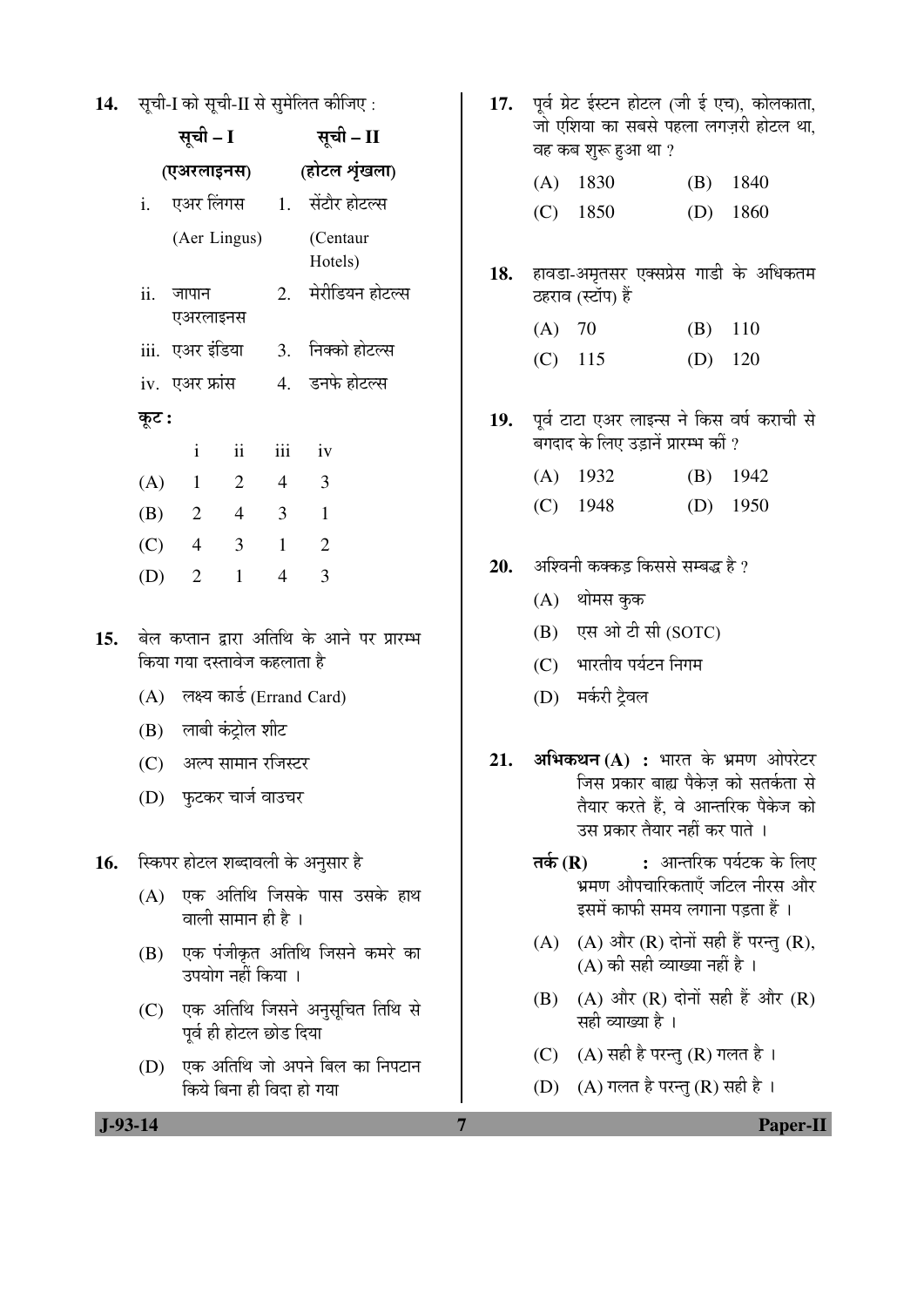- **22. Assertion (A) :** Thomas Cook introduced travel voucher and hotel coupon to help traveller's visit the places of interests safely and comfortably.
	- **Reason (R)** : It was an innovative attempt of Thomas Cook to streamline the payment of commission from the vendors and remove the threat of loss of belongings or theft of currency.

#### **Codes :**

- (A) Both (A) and (R) are true, and (R) is the correct explanation.
- (B) Both (A) and (R) are true, but (R) is not the correct explanation of (A).
- $(C)$  (A) is true, but  $(R)$  is false.
- (D) (A) is false, but (R) is true.
- **23.** Which one of the following feature of GIT package tour is not correct ?
	- (A) Fixed Programme of departure and arrival
	- (B) Confirmation of all inclusive services
	- (C) Not mandatory of a group leader
	- (D) Much priority of pre-arranged services
- **24.** Which one of the following is the implicit cost of package tour business ?
	- (A) Accommodation cost
	- (B) Ticket cost
	- (C) Ground transport cost
	- (D) Research and Development cost
- **25. Assertion (A) :** Leisure is one of the most preferred segments of the out bound package tour business in India.
	- **Reason (R) :** Government of India is promoting the outbound leisure travel with travel schemes for middle-class urban population.

#### **Codes :**

- (A) Both (A) and (R) are true and (R) is the correct explanation.
- (B) Both (A) and (R) are true but (R) is not the correct explanation of (A).
- $(C)$  (A) is true, but  $(R)$  is false.
- (D) (A) is false, but (R) is true.
- **26.** Which one is the core business of Travel Corporation of India after it was acquired by Thomas Cook ?
	- (A) Out bound Package tour
	- (B) Domestic Package tour
	- (C) Inbound Package tour
	- (D) International Package tour
- **27.** Discrimination pricing is
	- (A) Low price is set in the early stages of the lifecycle in order to build market
	- (B) Where prices differ according to different market sectors
	- (C) Where the price is determined by the cost of the products
	- (D) Where price is set according to the affordability of the market
- **28.** The tourism marketing mix is important as it provides
	- (A) Means to ensure costs as low as possible
	- (B) An ethical approach to manage the company's business
	- (C) an emphasis on promotional communication for the consumer
	- (D) a way of combining different inputs based upon target market needs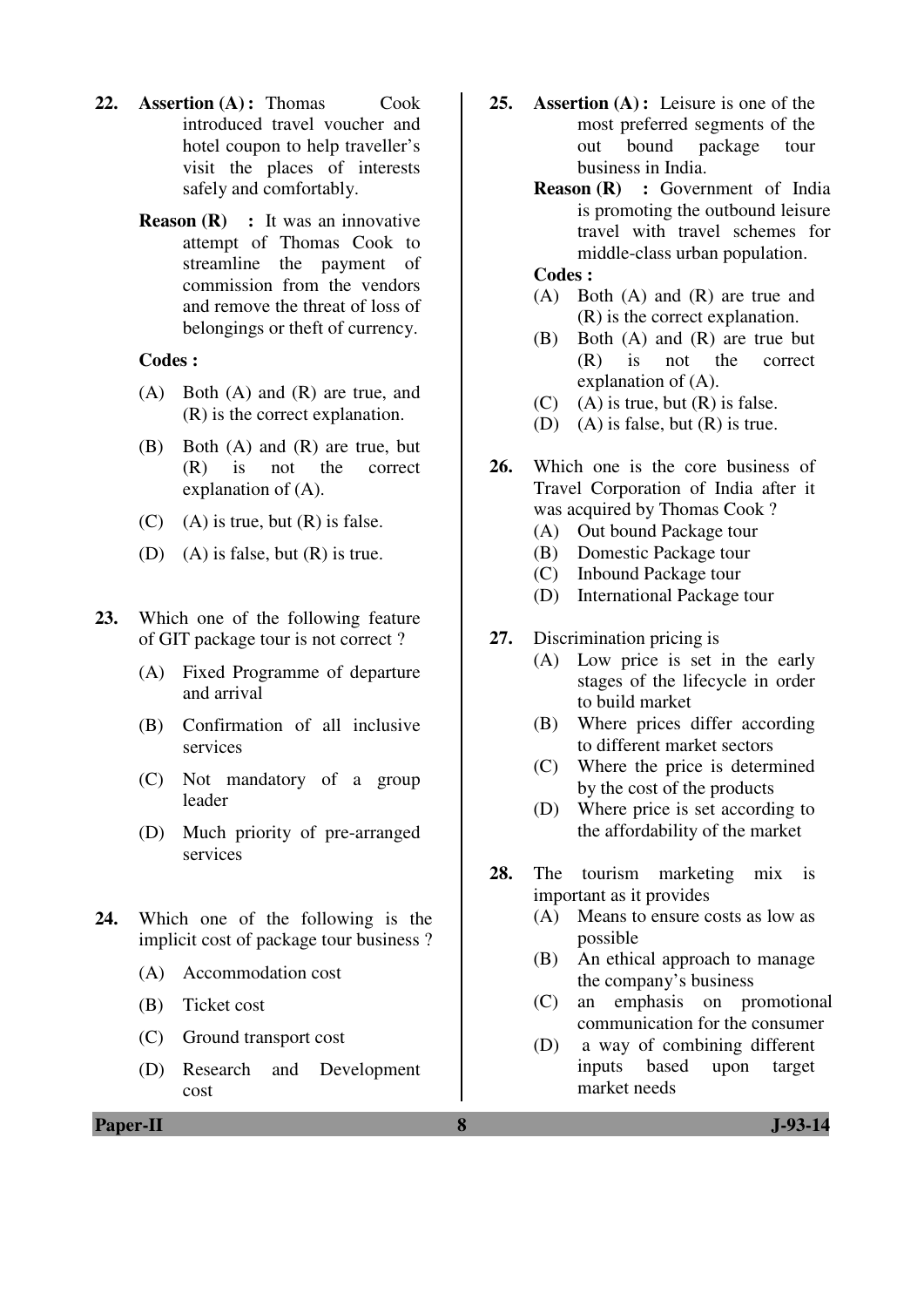- 22. अभिकथन (A) : थोमस कुक ने पर्यटक की सहायता के लिए भ्रमण वाऊचर और होटल कृपन का प्रचलन किया ताकि वह अपनी रूचि के स्थानों पर सुरक्षित एवं सविधापर्वक जा सके ।
	- $\overline{\mathsf{a}}$ के (R) : यह एक प्रवत्तक प्रयास था जिसे थोमस कुक ने वेंडर से मिलने वाले कमीशन को निश्चित किया और पर्यटक के साज-सामान के नुकसान अथवा धन की चोरी के भय को दुर किया ।
	- कूट:
	- $(A)$   $(A)$  और  $(R)$  दोनों सही हैं और  $(R)$ सही व्याख्या है ।
	- $(B)$   $(A)$  और  $(R)$  दोनों सही हैं परन्तु  $(R)$ ,  $(A)$  की सही व्याख्या नहीं है ।
	- $(C)$   $(A)$  सही है परन्तु  $(R)$  गलत है ।
	- (D) (A) गलत है परन्तु (R) सही है ।
- 23. Fiम्नलिखित में से जी आई टी (GIT) के भ्रमण पैकेज का कौन सा लक्षण नहीं है ?
	- $(A)$  जाने और आने का निश्चित कार्यक्रम
	- (B) कुल सम्मिलित सेवाओं की पुष्टि
	- $(C)$  समह अगआ का होना अनिवार्य नहीं है ।
	- (D) पर्व-प्रबंधित सेवाओं को अधिक पहल
- 24. निम्नलिखित में से पैकेज भ्रमण पैकेज की अस्पष्ट लागत है
	- $(A)$  आवास पर लागत
	- (B) हिकट पर लागत
	- (C) भूमि परिवहन पर लागत
	- (D) अनुसंधान एवं विकास लागत
- **25. अभिकथन (A) :** भारत में भ्रमण व्यवसाय में बाह्य पैकेज के लिए फुरसत सबसे अधिक अधिमानित क्षेत्र है ।
	- **तर्क (R) :** भारत सरकार बाह्य फुरसत यात्रा को मध्यवर्गीय नगरीय जनसंख्या के लिए प्रोत्साहित कर रही है ।
	- कूट :
	- $(A)$   $(A)$  और  $(R)$  दोनों सही हैं और  $(R)$ सही व्याख्या है ।
	- $(B)$   $(A)$  और  $(R)$  दोनों सही हैं परन्तु  $(R)$ ,  $(A)$  की सही व्याख्या नहीं है ।
	- (C)  $(A)$  सही है परन्तु (R) गलत है ।
	- $(D)$   $(A)$  गलत है परन्तु  $(R)$  सही है ।
- 26. FEH**लिखित में से भारतीय पर्यटन निगम.** थोमस कुक द्वारा इस के लिए जाने के बाद, का मुख्य कार्य क्या है ?
	- $(A)$  बाह्य पैकेज भ्रमण
	- (B) घरेल् पैकेज भ्रमण
	- (C) अन्दरूनी पैकेज भ्रमण
	- (D) अन्तर्राष्ट्रीय पैकेज भ्रमण
- 27. भेदमुलक कीमत निर्धारण है
	- $(A)$  किसी उत्पादक के जीवन चक्र के प्रारम्भ में उसकी निम्न कीमत रखना ताकि उसके लिए बाजार को तैयार किया जा सके ।
	- $(B)$  जहां बाजार के विभिन्न खण्डों में कीमतों में भेद है ।
	- (C) उत्पाद की लागत पर कीमत का निर्धारण होता है $\,$  ।
	- (D) जहां बाजार के सामर्थ्य के अनुसार कीमत को निर्धारित किया जाता है
- 28. पर्यटन विपणन मिश्र महत्त्वपर्ण है क्योंकि यह महैया करता है
	- (A) वे साधन जिनसे कम से कम लागत को यकीनी बनाया जा सके ।
	- $(B)$  कम्पनी के कार्य के प्रबन्ध में नैतिक दष्टिकोण
	- (C) उपयोग के लिए अभिवृद्धि संचार पर बल
	- $(D)$  लक्षित बाजार की माँग पर आधारित विभिन्न निविष्टियों के समायोजन का मार्ग

 **J-93-14 9 Paper-II**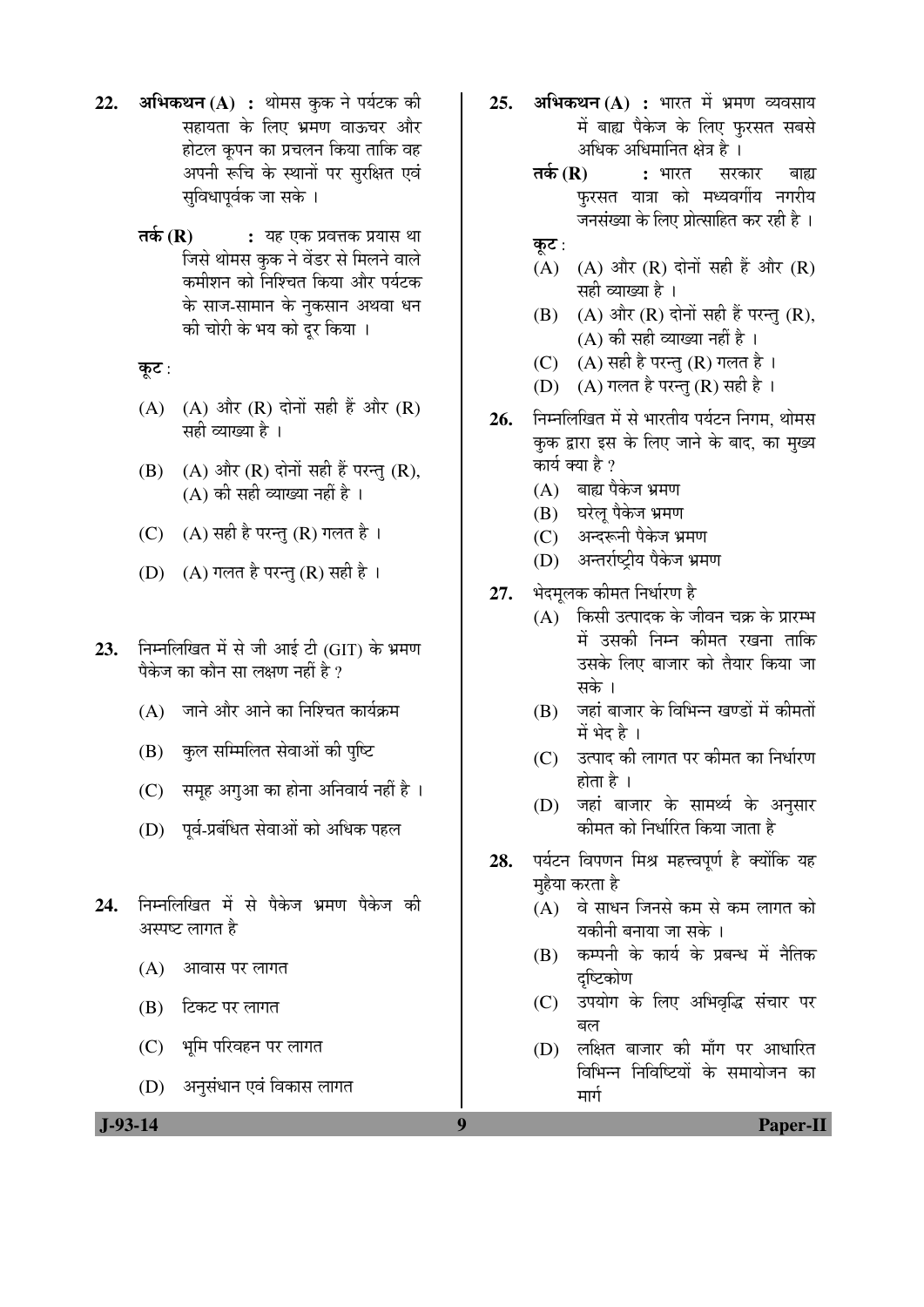- **29.** The marketing principle concerned within any organisation has to be
	- (A) the close relationship between customer and product
	- (B) the maximum profit to the company
	- (C) the delivery of maximum satisfaction and value to the customer
	- (D) minimizing cost at every opportunity
- **30.** The set of beliefs held about a particular brand is known as the
	- (A) Brand preference
	- (B) Brand image
	- (C) Brand selection
	- (D) Brand recognition
- **31.** Marketing plan is
	- i. a short term plan for two years or less
	- ii. a road map for all future marketing activities of the firm
	- iii. a written plan that details how an organisation will use its marketing mix to achieve its marketing objectives
	- iv. a written plan for an organisation covering a period of three or more years in to future.

 The candidate has to find out the correct combination according to the code :

### **Codes :**

- (A) i, ii and iv are correct
- (B) i, ii and iii are correct
- (C) i and iv are correct
- (D) ii and iv are correct

**32.** This consists of two lists, the first being the plan & events and the second year. The candidate has to match an item in one list with an item in the other.

#### **List-I List-II**  i. National Action Plan for tourism 1. 1958 ii. National committee on tourism 2. 1986 iii. Formation of the Ministry of Tourism 3. 1992 iv. Formation of the Department of Tourism, Government of India 4. 1967  **Codes :**  i ii iii iv (A)  $4$  1 3 2<br>(B)  $3$  2 4 1 (B) 3 2 4 1 (C) 2 3 1 4 (D) 1 4 2 3

- **33.** Tourism as a subject is a part of (A) Central list (B) State list (C) Concurrent list (D) Union list
- **34.** The process of setting goals and choosing the means by which these goals will be achieved known as : (A) Leading (B) Plannning (C) Organising (D) Controlling
- **35.** Which one of the following is NOT listed in the SMART acronym for assessing a set of goals ?
	- (A) Rewarded (B) Measurable
	- (C) Specific (D) Adjustable
- **36.** The organisation chart is a way of showing :
	- (A) How the tasks of an organisation are divided and coordinated
	- (B) The physical layout of the buildings on a site
	- (C) The shakeholders who have an interest in the company
	- (D) The informal patterns of communication

**Paper-II** J-93-14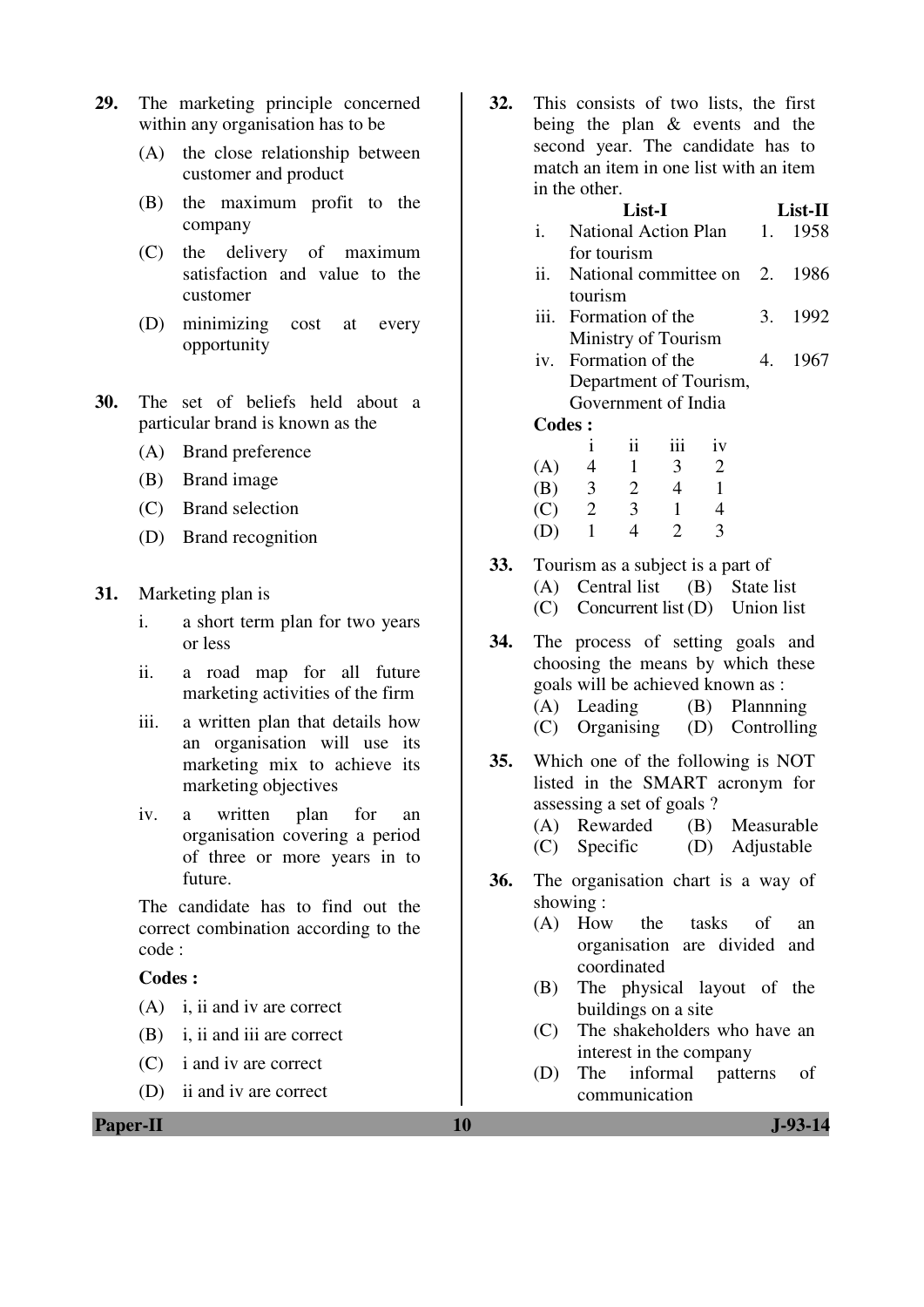- 29. किसी संगठन से सम्बंधित विपणन सिद्धान्त को रखना पडता है
	- (A) उपभोगता और उत्पाद के बीच निकट का सम्बन्ध
	- (B) कम्पनी के लिए अधिकतम लाभ
	- (C) उपभोगता को सर्वाधिक मूल्य और सन्तुष्टता देना
	- (D) प्रत्येक अवसर पर लागत को अल्पतम करना
- 30. किसी विशिष्ट ब्रांड के प्रति बनी हुई धारणा को कहते हैं
	- $(A)$  ब्रांड के लिए अधिमान
	- $(B)$  ब्रांड की छवि
	- (C) ब्रांड चयन
	- $(D)$  ब्रांड मान्यता
- **31.** विपणन योजना है
	- i. दो वर्ष अथवा इससे कम की लघु अवधि योजना
	- ii. फर्म की भावी विपणन गतिविधियों के लिए खाका तैयार करना
	- iii. एक लिखित योजना जिसमें यह विवरण होंगे कि संगठन अपने विपणन उद्देश्यों की प्राप्ति के लिए किस प्रकार विपणन मिश्र का प्रयोग करेगा
	- iv. किसी संगठन के भावी तीन अथवा इससे अधिक वर्षों के लिए लिखित योजना
	- प्रदुत्त कूट से सही उत्तर का चयन कीजिए :

#### कूट:

- $(A)$  i, ii और iv सही हैं।
- $(B)$  i, ii और iii सही हैं।
- (C) i और iv सही हैं।
- (D) ii और iv सही हैं।

32. सूची-I में योजना एवं घटनाएँ हैं और सूची-II में वर्ष । इनको एक-दूसरे से सुमेलित कीजिए :

|     |         | वर्ष । इनका एक-दूसर स सुमालत काजिए :                   |                         |                         |                            |    |             |  |
|-----|---------|--------------------------------------------------------|-------------------------|-------------------------|----------------------------|----|-------------|--|
|     |         |                                                        | सूची – I                |                         |                            |    | सूची – II   |  |
|     |         | i.     राष्ट्रीय पर्यटन कार्य                          |                         |                         |                            | 1. | 1958        |  |
|     |         | योजना                                                  |                         |                         |                            |    |             |  |
|     |         | ii. राष्ट्रीय पर्यटन समिति                             |                         |                         | 2.                         |    | 1986        |  |
|     |         | iii.  पर्यटन मंत्रालय की                               |                         |                         |                            | 3. | 1992        |  |
|     |         | स्थापना                                                |                         |                         |                            |    |             |  |
|     |         | iv. पर्यटन विभाग, भारत        4.    1967               |                         |                         |                            |    |             |  |
|     |         | सरकार की स्थापना                                       |                         |                         |                            |    |             |  |
|     | कूट :   |                                                        |                         |                         |                            |    |             |  |
|     |         | $\mathbf{i}$                                           | $\overline{\mathbf{u}}$ | iii                     | iv                         |    |             |  |
|     |         | (A) 4 1                                                |                         | $\overline{\mathbf{3}}$ | $\overline{\phantom{0}}^2$ |    |             |  |
|     |         | (B) $3 \t2 \t4 \t1$                                    |                         |                         |                            |    |             |  |
|     |         | $(C)$ 2 3                                              |                         | $\blacksquare$          | $\overline{4}$             |    |             |  |
|     | $(D)$ 1 |                                                        | $\overline{4}$          | $\overline{2}$          | $\overline{\mathbf{3}}$    |    |             |  |
|     |         |                                                        |                         |                         |                            |    |             |  |
| 33. |         | पर्यटन का विषय किस के अन्तर्गत आता है ?                |                         |                         |                            |    |             |  |
|     |         | (A) केंद्रीय सूची      (B)   राज्य सूची                |                         |                         |                            |    |             |  |
|     |         | (C) समवर्ती सूची (D) संधीय सूची                        |                         |                         |                            |    |             |  |
|     |         |                                                        |                         |                         |                            |    |             |  |
| 34. |         | उद्देश्य स्थापित करने की प्रक्रिया और उन की            |                         |                         |                            |    |             |  |
|     |         | पूर्ति के लिए साधनों का चयन कहलाता है                  |                         |                         |                            |    |             |  |
|     |         | (A) अगुआई (B) नियोजन                                   |                         |                         |                            |    |             |  |
|     |         | (C) संगठित करना (D) नियन्त्रण                          |                         |                         |                            |    |             |  |
|     |         |                                                        |                         |                         |                            |    |             |  |
|     |         | 35.   निम्नलिखित में से उद्देश्यों के मूल्यांकन के लिए |                         |                         |                            |    |             |  |
|     |         | SMART परिवर्णी शब्द की सूची में नहीं है ?              |                         |                         |                            |    |             |  |
|     |         | (A) प्रतिफलित                                          |                         |                         | $(B)$ माप्य                |    |             |  |
|     |         | (C) विशिष्ट                                            |                         |                         |                            |    | (D) समंजनीय |  |
|     |         |                                                        |                         |                         |                            |    |             |  |
| 36. |         | किसी संगठन का चार्ट यह दिखाने के लिए है कि             |                         |                         |                            |    |             |  |
|     |         | (A) संगठन के कार्यों के विभाजित एवं                    |                         |                         |                            |    |             |  |
|     |         |                                                        | समन्वित किया जाता है    |                         |                            |    |             |  |
|     |         | (B) स्थल पर बनी इमारत का भौतिक नक्शा                   |                         |                         |                            |    |             |  |
|     |         | (C) कम्पनी में रुचि रखने वाले जोखिमधारी                |                         |                         |                            |    |             |  |
|     |         | (D) संचार के अनौपचारिक ढांचा                           |                         |                         |                            |    |             |  |
|     |         |                                                        |                         |                         |                            |    |             |  |

 **J-93-14 11 Paper-II**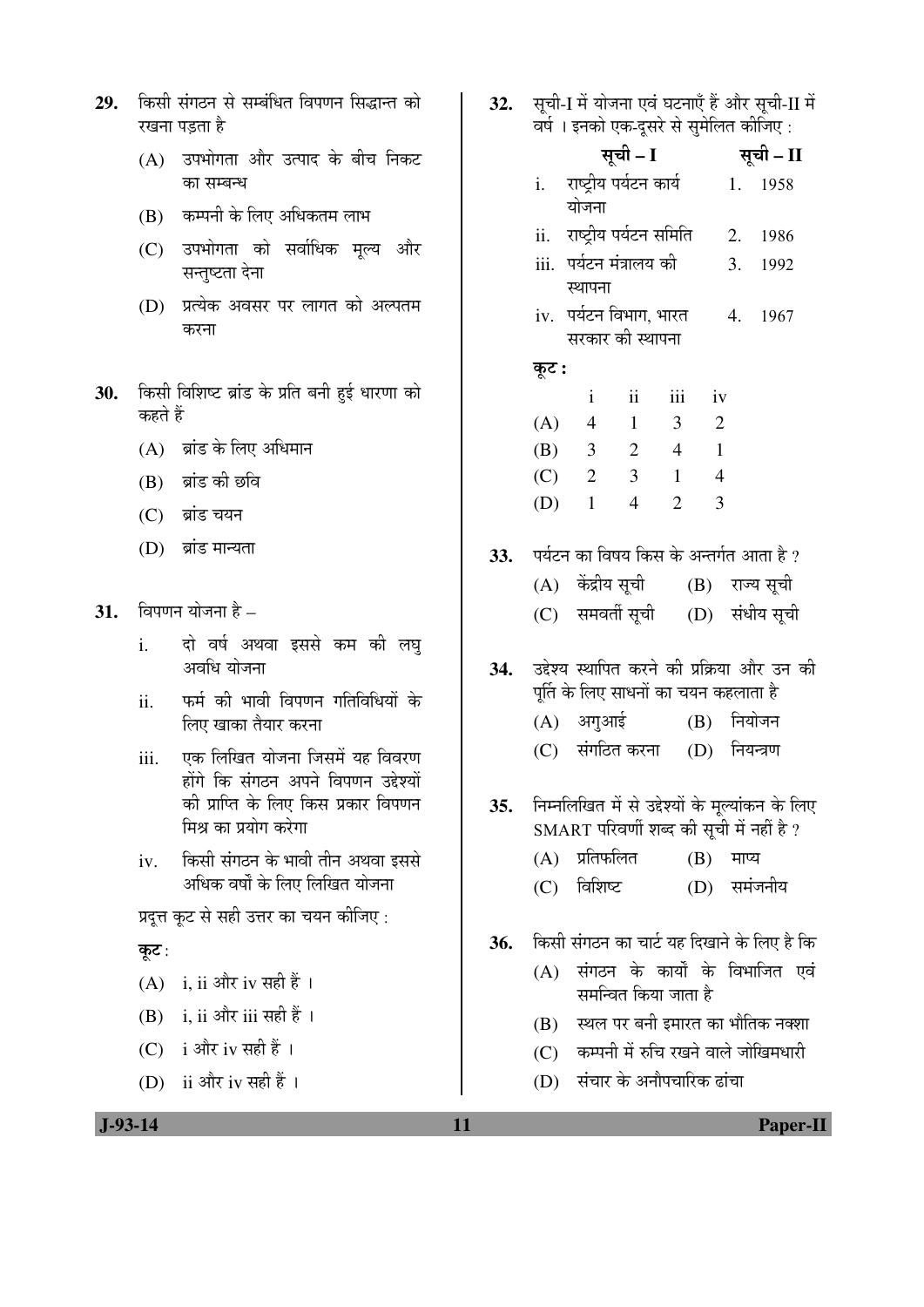- **37.** The words, sounds and expressions which represent what people intend to communicate are known as :
	- (A) the sender
	- (B) noise
	- (C) symbols
	- (D) the channel of communication
- **38. here** networks work best on complex tasks while \_\_\_\_\_ networks work best on simple tasks.
	- (A) Centralised, Centralised
	- (B) Decentralised, Centralised
	- (C) Centralised, Decentralised
	- (D) Decentralised, Decentralised
- **39.** Which one of the following is not an example of upward communication ?
	- (A) Suggestion scheme
	- (B) Employee opinion survey
	- (C) Team briefing
	- (D) Formal appeal or grievance procedure
- **40.** Economic Value Added (EVA)
	- (A) is a popular measure used by many firms to determine whether an investment proposed or existing – contributes positively to owner's wealth.
	- (B) is calculated by substracting the cost of the funds used to finance or invest from its after-tax operations profit .
	- (C) is an important issue relating to maximizing share prices.
	- (D) All of the above
- **41.** Which one of the following statements is true ?
	- (A) It is always advisable to distribute the total amount of profit as dividend.
	- (B) Finance Manager is not to negotiate under writing agreements in case of new issues.
	- (C) In a period of rising prices, it is better to stock as much as raw materials as possible, irrespective of the cost of procuring funds.
	- (D) The public administrators in our country must be given a basic understanding of essentials of finance.
- **42.** Syncronizing cash inflows and cash outflows to optimize the cash balance include :
	- (A) Deferring disbursements
	- (B) Speeding up collections
	- (C) Combining (A) and (B)
	- (D) Stopping payment of current liabilities
- **43.** Efficiency of a credit control system does not get influenced by
	- (A) Timely billing
	- (B) Accurate billing
	- (C) Compliance with the specified credit policy
	- (D) Cash discount availed by the customers
- **44.** Capital rationing arises due to
	- (A) Imperfection of the capital market
	- (B) Deliberate decision of the management
	- $(C)$  Both  $(A)$  and  $(B)$
	- (D) Neither (A) or (B)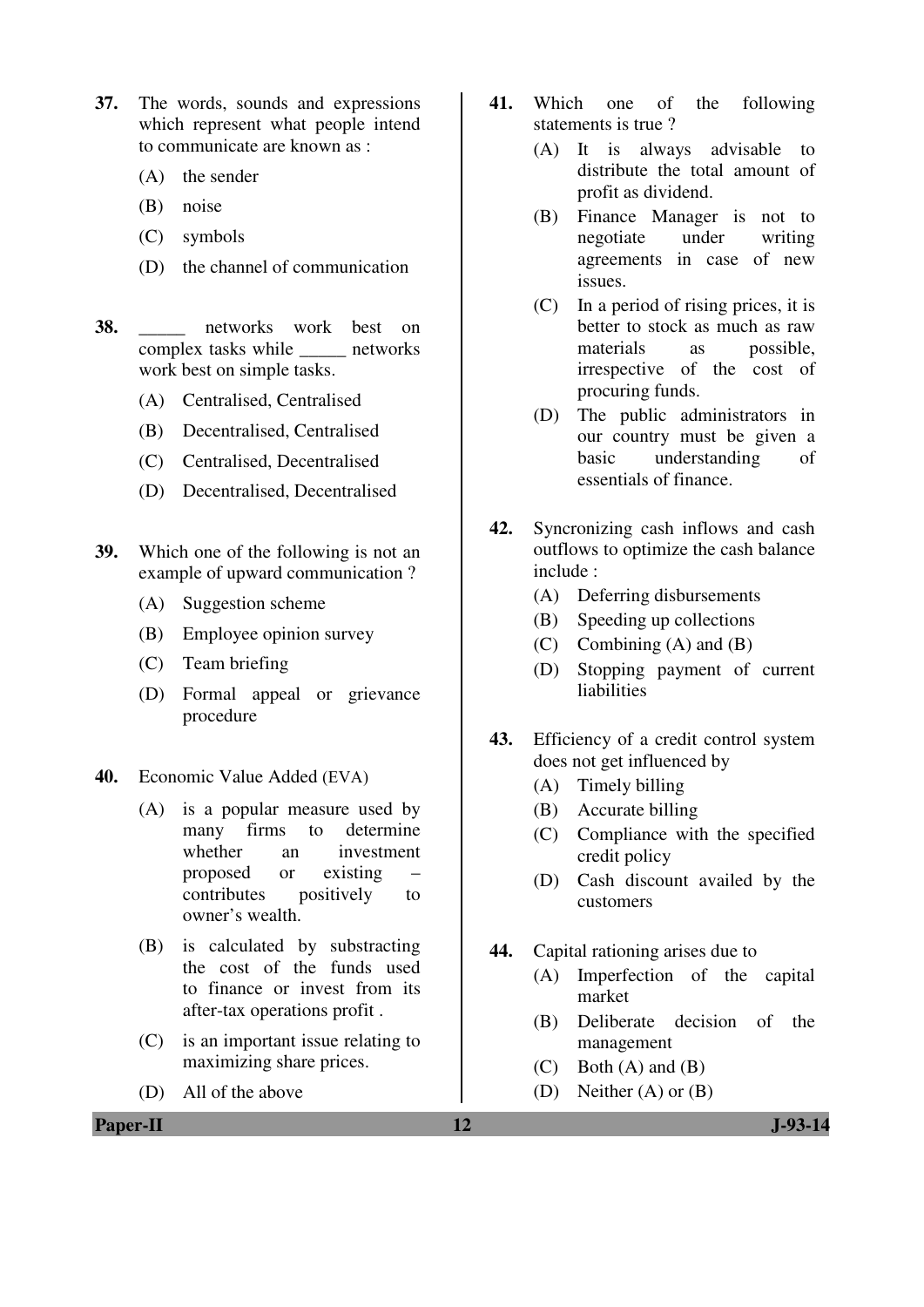- 37. शब्द ध्वनि और अभिव्यक्ति उनका प्रतिनिधित्व करते हैं जो एक व्यक्ति संचारित करना चाहता है, इसे कहते हैं
	- $(A)$  प्रेषक
	- $(B)$  शोर
	- (C) प्रतीक
	- (D) संचार के साधन
- **38.** \_\_\_\_\_\_\_\_\_ ®Öê™ü¾ÖÛÔú •Ö×™ü»Ö ÛúÖµÖÖí ´Öë ²ÖלÌüµÖÖ कार्य करता है जबकि<br> सामान्य कार्यों में बढिया काम करता है ।
	- $(A)$  केंद्रित, केंद्रित
	- $(B)$  विकेंद्रित केंद्रित
	- (C) केंद्रित, विकेंद्रित
	- $(D)$  विकेंद्रित विकेंद्रित
- 39. निम्नलिखित में से कौन सा ऊर्ध्वमुखी संचार का उदाहरण नहीं है ?
	- (A) सुझाव स्कीम
	- (B) कर्मचारी राय सर्वेक्षण
	- (C) टीम विवरण
	- (D) औपचारिक अपील अथवा शिकायत क्रिया विधि
- 40. आर्थिक मल्य वृद्धि (EVA)
	- $(A)$  एक जनप्रिय साधन जिसका प्रयोग अनेक फर्मों द्वारा यह निर्धारित करने के लिए किया जाता है कि क्या मौजूदा अथवा प्रस्तावित निवेश सकारात्मक रूप से <u>मालिक की दौलत में योगदान दे रहा है</u> ।
	- $(B)$  इसकी गणना फण्ड की लागत जो वित्त और निवेश में इस्तेमाल हुए हैं उन्हें कर उपरान्त कार्यों को लाभ से घटाना ।
	- $(C)$  यह एक आवश्यक मामला है जिस का सम्बन्ध शेयर कीमतों को अधिकतम करने से है ।
	- (D) उपरोक्त सभी
- **41.** निम्नलिखित में से कौन सा कथन सही है ?
	- $(A)$  यह सदैव उचित है कि लाभ की कुल राशि को लाभांश के रूप में वितरित कर दिया जाए ।
	- (B) नए इस्यूओं (Issues) के मामले में वित्त मैनेजर को खरीदने का वादा करने के लिए वार्ता करने की आवश्यकता नहीं ।
	- (C) कीमतों के चढने के समय में. अधिक से अधिक जहां तक संभव हो. कच्चा माल का भण्डार किया जाए और इस पर खर्च आने वाले फण्ड की चिन्ता न की जाए ।
	- (D) हमारे देश के प्रशासकों को वित्त के अनिवार्य तत्त्वों को समझने का मल ज्ञान  $f$ दिया जाना चाहिए ।
- 42. नकदी बकाया को इष्टतम करने के लिए नकदी के आन्तरिक एवं बाह्य प्रवाह के साथ-साथ चलने में सम्मिलित है $\cdot$ 
	- $(A)$  वितरण को टालना
	- (B) संचयन में तेजी लाना
	- $(C)$   $(A)$  और  $(B)$  का समायोजन
	- (D) मौजुदा देयताओं की अदायगी को रोकना
- 43. ऋण नियन्त्रण पद्धति की कार्यक्षमता इस द्वारा प्रभावित नहीं होती
	- $(A)$  समय पर बिल बनाना
	- $(B)$  सही बिल बनाना
	- $(C)$  विशिष्ट ऋण नीति का पालन
	- (D) प्राहकों द्वारा ली गई नकदी में छूट
- 44. पूँजी राशनिंग इस कारण से होता है
	- $(A)$  पूँजी बाजार की अपूर्णता
	- (B) प्रबन्धन का जानबूझ कर लिया निर्णय
	- $(C)$   $(A)$  और  $(B)$  दोनों
	- $(D)$   $\exists$   $(A)$  और  $\exists$  ही  $(B)$

 **J-93-14 13 Paper-II**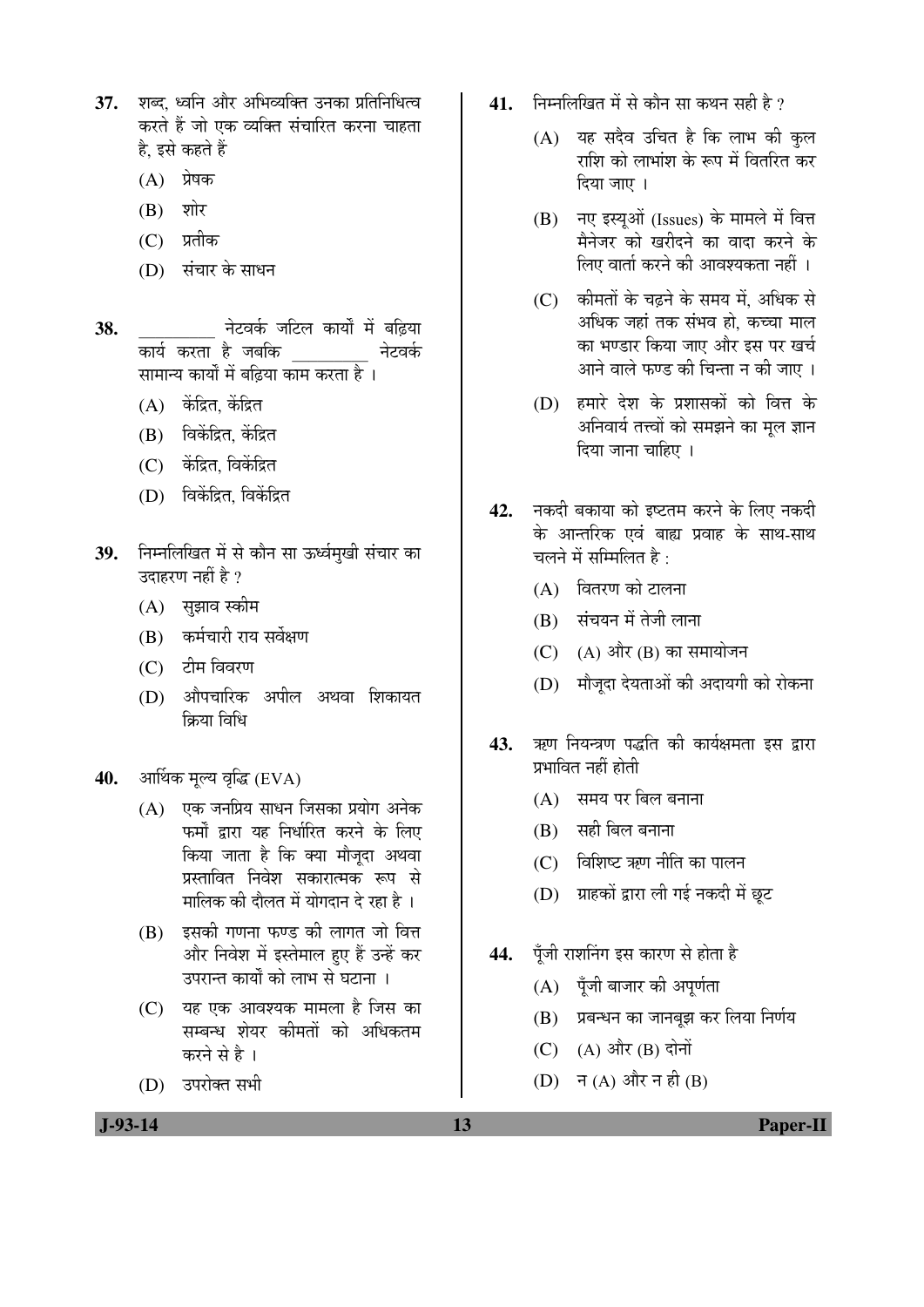- **45.** Which among the following are known misconceptions about cost of capital ?
	- (A) Depreciation guaranteed funds have no cost
	- (B) Cost of capital is low if a project is heavily debit financed
	- (C) Cost of equity is equal to the dividend rate
	- (D) Both (A) and (C)

Read the passage below and answer the questions from **46 to 50 :**

When Herodotus of Halicarnassus first set eyes on the pyramids, 2,700 years ago, he was a cultural tourist. His comments regarding the graffiti on the monuments and the levy of guides available for hire indicates that he was far from the first tourist to visit these monuments and try to gain some understanding about the people who built them. For much of written history, what is now considered tourism was related to human kind's insatiable curiosity. The desire to travel to learn about other people and their culture has always been an essential motivator. Hunziker and Krapf expressed this well when they pointed out, "There is no tourism without culture" (World Tourism Organisation 1995:6). It was only with the arrival of mass tourism, a scene 150 years ago, that tourism took an its modern hedonistic and less enlightened complexion.

- **46.** Pyramids were visited by Herodotus in
	- (A) Syria
	- (B) Babylonia
	- (C) Egypt
	- (D) Jordan
- **47.** Herodotus visit to pyramids falls in the category of
	- (A) cultural tourism
	- (B) leisure tourism
	- (C) adventure tourism
	- (D) religious tourism
- **48.** In which sphere Herodotus showed his keen interest ?
	- (A) To know the history of pyramids
	- (B) To know the geographical situation of the pyramids
	- (C) To understand the architectural significance of the pyramids
	- (D) To know and understand about the people who constructed these pyramids
- **49.** Many tourists travel with a wish
	- (A) To learn and know about other people
	- (B) To know about the plight of the people of host country
	- (C) To understand the environments of the host country
	- (D) To know about the monuments of the place
- **50.** Who said "There is no tourism without culture"?
	- (A) Herodotus
	- (B) Adams, GD and Kneasfsey
	- (C) WTO or UNWTO
	- (D) Hunziker and Krapf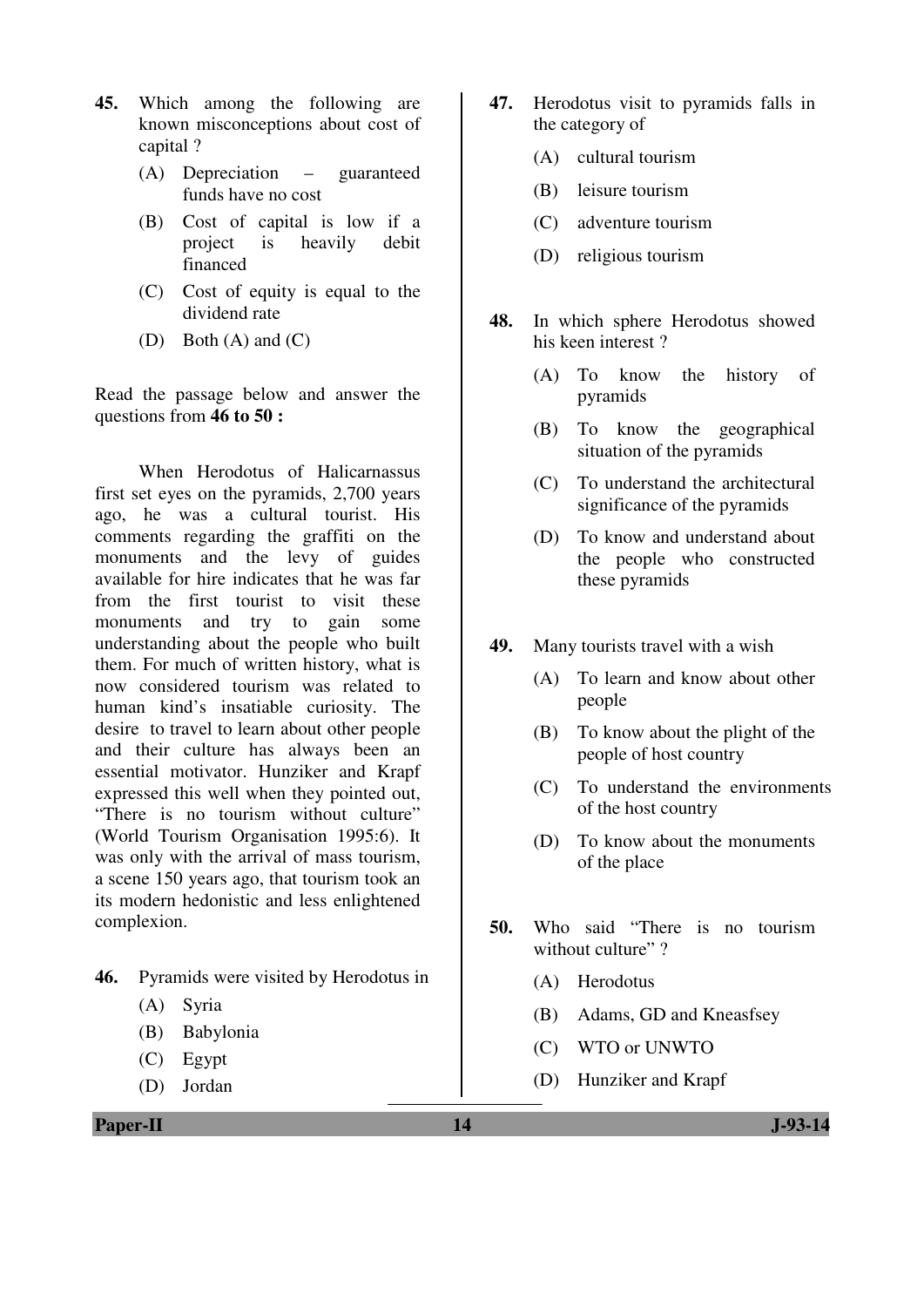- 45. निम्नलिखित में से कौन से पँजी की लागत सम्बन्धी गलत धारणाएँ हैं ?
	- $(A)$  मूल्य ह्रास गारण्टीशुदा फण्डों की कोई लागत नहीं होती $\perp$
	- $(B)$  पूँजी की लागत निम्न होती है यदि परियोजना बहुत अधिक नाम वित्त प्रदत्त हो ।
	- $(C)$  इक्विटी की लागत लाभांश की दर के समान होता है $\,$ ।
	- (D) (A) और (C) दोनों

इस गद्यांश को पढिए और प्रश्न 46 से 50 का उत्तर दीजिए ।

जब हालीकार्नास्सस के हीरोडोटस ने 2700 वर्ष पूर्व पिरामिडों को देखा तो वह एक सांस्कृतिक पर्यटक था । इन स्मारकों के ग्राफिटों के प्रति उसकी टिप्पणियां और वहां किराये पर मिलने वाले गाइडों का झुंड यह संकेत करता है कि इन स्मारकों को बनाने वाले लोगों को समझने और वह वहाँ जाने वाले सबसे पहला पर्यटक बिलकृल न था । क्योंकि लिखित इतिहास का बहुत सा भाग, जिसे अब पर्यटन समझा जाता है, वह मानवजाति की तुप्त न होने वाली जिज्ञासा से सम्बन्धित थी । अन्य लोगों और उनकी संस्कृति के बारे सीखने के लिए यात्रा करना सदैव उत्प्रेरक रहा है । हंजीकर और राप ने इसे अच्छी तरह से अभिव्यक्त किया है जब वे कहते हैं, "संस्कृति के बिना पर्यटन का अस्तित्व नहीं ।"  $($ वर्ल्ड ट्रिज़म ऑर्गेनाइजिशन 1965:6) 150 वर्ष के अल्प समय में, जब समूह पर्यटन आरम्भ हुआ, तो पर्यटन ने अपने आधुनिक सुखवादी और कम आलोकित रूप को पाया है ।

- 46. हीरोडोटस ने पिरामिड के देखने के लिए कहां की यात्रा की ?
	- (A) सीरिया (B) बेबिलोनिया
	- (C) मिस्र (D) जोर्डन
- 47. हीरोडोटस का पिरामिड देखने के लिए जाना किस कोटि में आता है ?
	- (A) सांस्कृतिक पर्यटन
	- (B) फुरसत का पर्यटन
	- (C) जोखिम पर्यटन
	- (D) धार्मिक पर्यटन
- 48. Enderal Book Bizan and shang bizan bizan किया ?
	- $(A)$  पिरामिडों के इतिहास को जानने में
	- (B) पिरामिडों की भौगोलिक स्थिति को जानने में
	- (C) पिरामिडों की वास्तकला के महत्त्व को जानने में
	- (D) पिरामिडों का निर्माण करने वाले लोगों को जानने में
- 49. अनेक पर्यटक इस इच्छा से यात्रा करते हैं
	- (A) अल्प लोगों के बारे जानने और उनसे कछ सीखने के लिए
	- (B) पेजबान देश के लोगों की हालत को जानने के लिए
	- $(C)$  मेजबान देश के पर्यावरण को जानने के लिए
	- (D) उस स्थान के स्मारकों को जानने के लिए
- 50. यह किसने कहा है कि 'संस्कृति के बिना पर्यटन का अस्तित्व नहीं है $\mathbb{R}$  ।' ?
	- $(A)$  हीरोडोटस
	- (B) एडमस, जी.डी. और नीफसे
	- (C) डब्ल्यू.टी.ओ. अथवा यू.एन.डब्ल्यू.टी.ओ.
	- (D) हंजिकर और राप